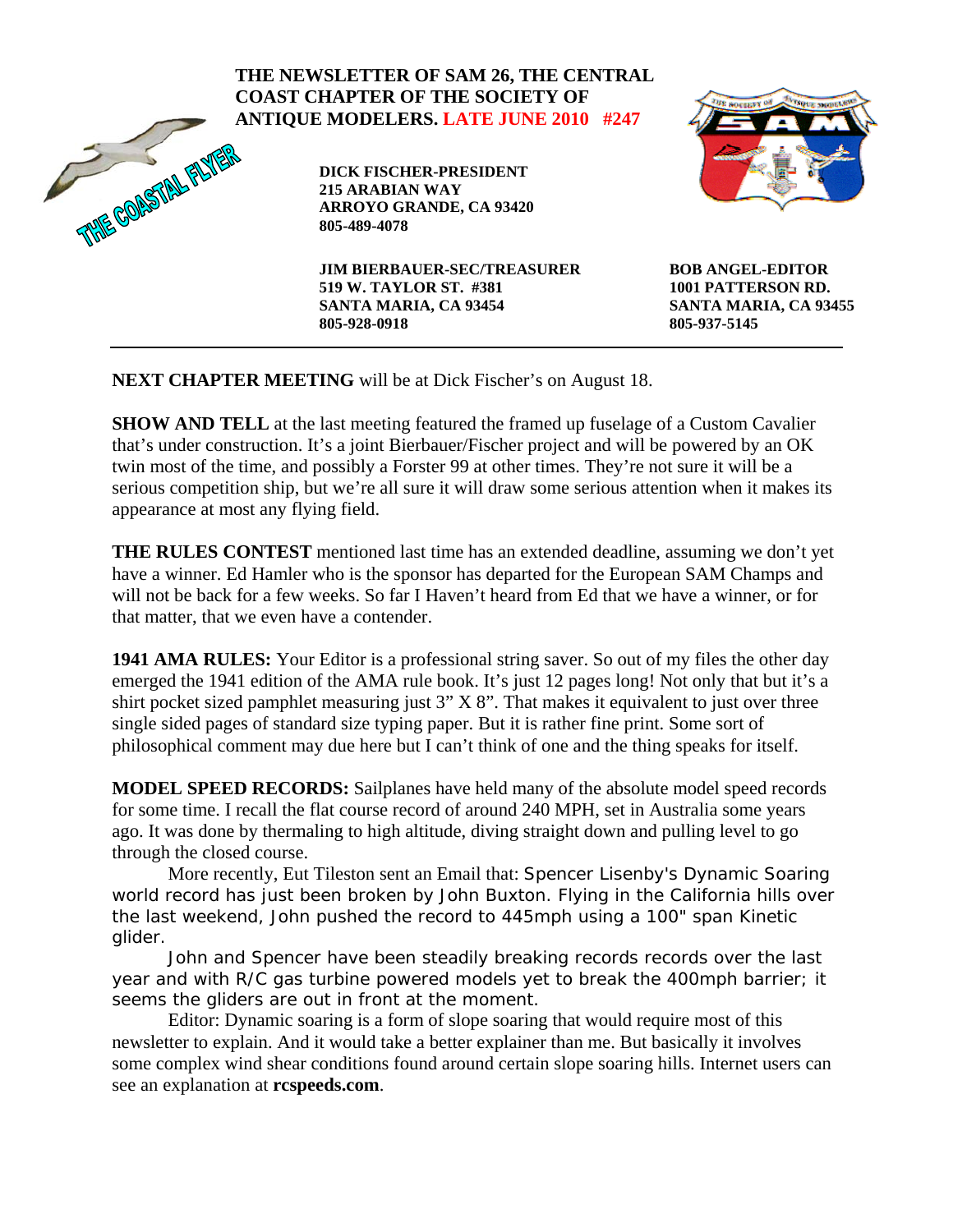## RESULTS OF SAM 21 34th ANNUAL OLD TIMER CONTEST- SCHMIDT RANCH. MAY 22-23, 2010

ANTIQUE (combined) FIt 1 FIt 2 FIt 3 FIt 4 Total 1) Dave Warner Bomber/K&B 40 839 5:36 6:01 10:00 18:30 2) Stan Lane And.Pylon/OS 61 4:49 l:00 7:39 5:39 13:18 3) Mike Warner R/C .l 3:40 1:53 3:08 --- 6:48

#### OHLSSON SIDEPORT

1) Stan Lane Clipper 7:00 5:48 4:37 -- 12:48 2) Gary Leopold Miss America 7:00 3:20 5:02 4:08 12:02 3) Von Warner Scram 2:40 -- -- -- 2:40

## OLD TIME GLIDER

1) Dave Warner Oly 100 4:38 -- -- -- 4:39 2) Von Warner Spirit 3:09 -- -- -- 3:09

## 100 PLUS TEXACO Not Flown

#### SPEED 400 LMR

1) Rob Warner Playboy Sr. 8:17 5:00 4:46 15:00 23:17 2) Dave Warner Miss America 11:59 5:10 6:31 -- 18:30 3) Steve Roselle Dallaire 9:57 6:13 -- -- 16:10 4) Mike Warner Record Breaker 9:16 4:28 5:00 4:40 14:16 5) David Saso Rambler :04 :02 -- -- :06

# TEXACO -- GLOW & IGNITION COMBINED

| 1) Dave Lewis Bomber/OS 60-4S  | 4:08 39:24 -- 39:24     |
|--------------------------------|-------------------------|
| 2) Monty Pate Dallaire/OS60-4S | 28:09 17:11 -- 28:09    |
| 3) Dave Warner Bomber/ OS21    | -4S 3:34 11:29 -- 11:28 |
| 4) Von Warner Scram/??         | 3:54 5:19 9:04 9:04     |
| 5) Mike Warner Dallaire/??     | :12 2:46 2:40 2:46      |

## ½ A TEXACO and 1/2A SCALE COMBINED

| 1) Jake Chichilitti Baby Playboy | 4:12 15:00 12:26 27:26 |
|----------------------------------|------------------------|
| 2) Mony Pate Dallaire            | 15:00 0 5:07 20:07     |

# ELECTRIC TEXACO

| 1) Rob Warner Playboy            | $43:20 -- - 43:20$    |
|----------------------------------|-----------------------|
| 2) Von Warner Playboy            | $9:35$ 10:20 -- 10:20 |
| 3) Mike Warner Buzzard Bombshell | 4:36 8:35 8:35        |
| 4) Dave Warner Playboy           | $8:336:21 - 8:33$     |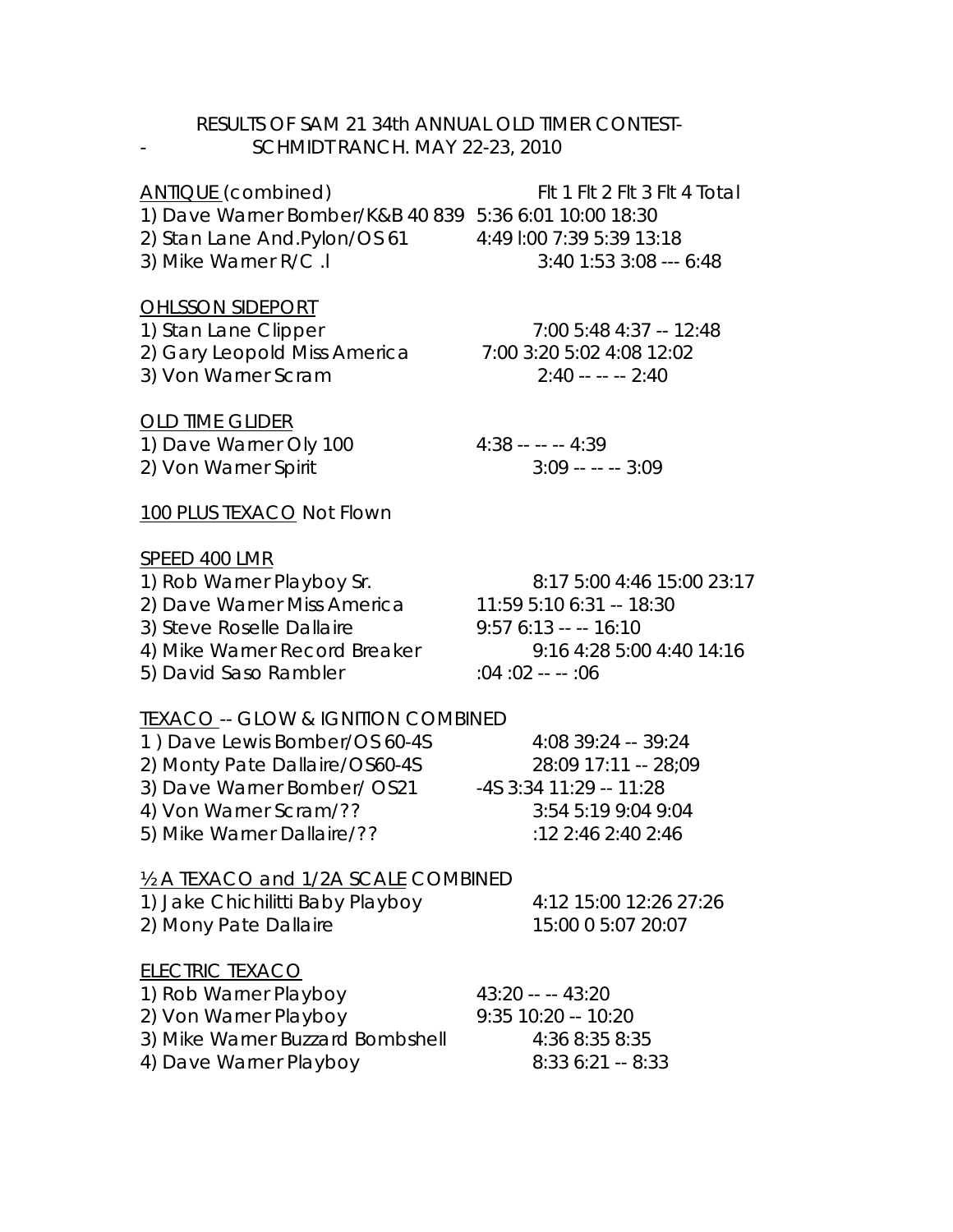BROWN JR LER 1) Gary Leopold Poly 6:15 4:00 -- --- 10:15 A LER --- GLOW & IGNTION COMBINED 1) Mike Warner RC-1/?? 2:14 4:17 7:00 7:00 14:00 2) Dave Warner Bomber /OS 19 4:39 4:16 5:14 7:00 12:14 3) Dave Lewis Bomber/ST19 7:00 4:15 :29 2:39 11:15 B & C LER --- GLOW & IGNITION COMBINED 1) Don Bishop Bomber/McCoy 60 9:00 9:00 --- --- 18:00 2) Don Bishop Bomber/McCoy 29 5:24 8:00 3:20 8:00 16:00 3) Dave Warner Bomber/OS 29 1:57 4:02 5:20 2:09 9:22 4) Mike Warner Dallaire/?? 1:24 6:19 2:08 1:58 8:27 5) Stan Lane Ander.Pylon/ED Hunter 3:31 3:30 4:47 3:17 8:18 6) Dave Lewis Bomber/K&B 40RR 3:13 2:52 --- --- 6:05 7) David Saso Sailplane/OS40-glo 3:16 1:57 1:40 --- 5:13 The Overall Points Champion was **David Warner** 

High Time Ignition Trophy went to **Don Bishop.** 

High Time Electric Trophy went to **Rob Warner.** 

High Time Glow Trophy went to **Dave Lewis.** 

Concours winner was the Miss America of **Gary Leopold.** 

On behalf of SAM 21, I would like to thank the Warner family for their attendance at our contest. When it was blowing Sunday, they were out there getting their flights in: really amazing . Also, the club would thank all those who attended.

Jake Chichilitti, the CD, mowed the take-off area on Friday to make it as smooth as possible.

Thanks as always to Miriam Schmidt, our host lady, for providing a great contest venue; Schmid.s Ranch just gets better all the time. Now, If only we could find a way to control the wind. Dave Lewis --- - SAM 21 Competition **Director** 

================================================================

==============Short report by Steve Roselle

Saturdays weather was that one in a zillion combination of calm winds, balmy temperatures and puffy white clouds that all harbored a model-sucking thermal. One could hardly do wrong if one.s model was able to take to the air at all. Dave Lewis took his Bomber thru 3 successive thermals to take 1st in Texaco, while Rob Warner did even better with his Electric Texaco ship. Alas, about 3pm the Wind Switch was turned on and the increasingly dark looming clouds on the western horizon arrived, effectively shutting down modeling operations for the day. By then most flyers had completed their contest tasks, and quickly packed up and left. Saturdays evening Lasagna banquet was attended by very few stalwarts but was a cozy chat-and-munch session all the same. Sunday dawned breezy and few flew until later in the day.

Lunches both days were very well attended especially Saturday when we ran thru all our Sundays fixing as well. Miriam kindly went out and purchased more dogs, burgers, etc for Sundays meals. The club opted to try out the new combined Contest/FunFly rules but there were few FunFLy entrants and all those were hardened contest types as well. SO the test did not attract any flyers that weren.t already coming to the event. Oh well. The reduced contest event set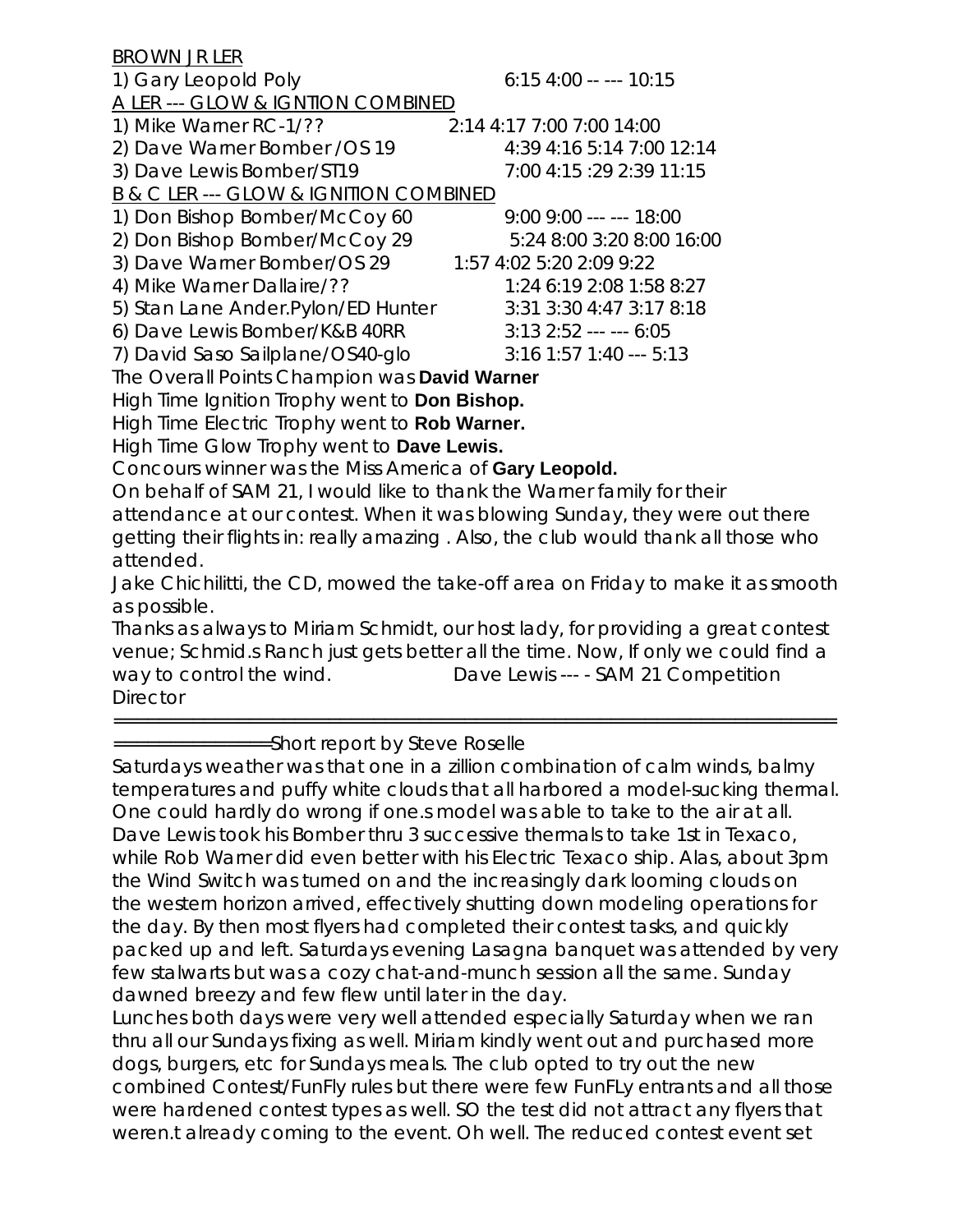was done to facilitate expected Fun Flyers who never materialized. But that did result in a streamlined awards ceremony on Sunday. The Fly-Either-Day format also reduced the official duties. C.D. Jake did an excellent job again this year as did all those who helped setup and take down the equipment, and generally assist in other ways. Many Thanks to Bill Vanderbeek for providing the Trophy Plaques this year. Snr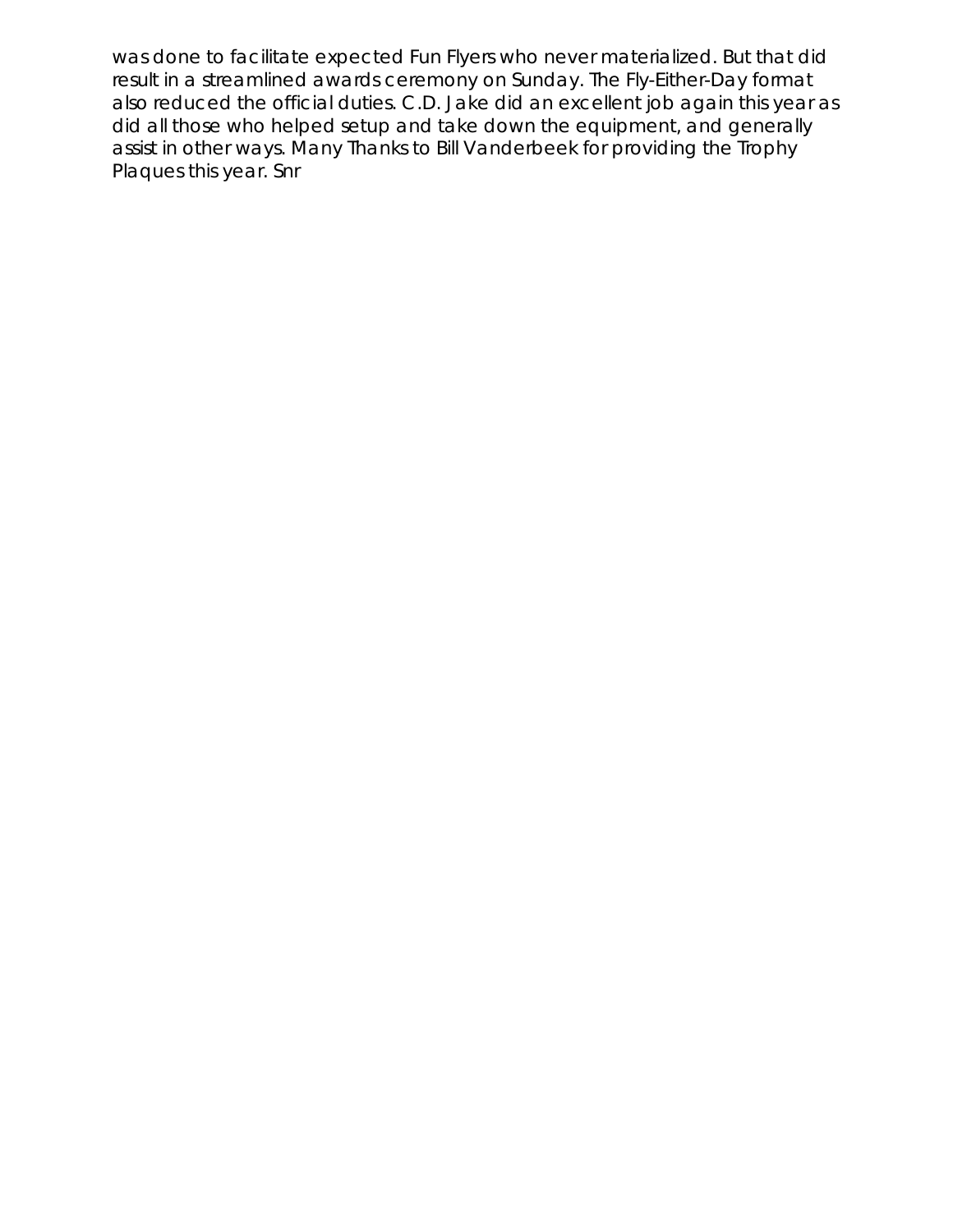

Here's what the opening day looked like on Saturday at "The Ranch". The weather obviously made for a laid back approach to conducting serious business.

**APC PROPELLERS** should be drilled or reamed from the backside according to information Dick Fischer received from the manufacturer. That's because the hole is precisely centered and aligned from the rear, but it's not necessarily true in front. Reaming would be OK, but it seems to me that drilling could result in more misalignment because the front face is irregular and would not lay flat on a drill press table.

 This all started when Dick needed to enlarge a couple of props **to fit a McCoy 60**. That big 7/16" hole required by the McCoy doesn't leave much meat on the prop hub. And the APC hubs aren't solid, but are recessed around the hole, making things look even flimsier.

Here's some help: Fox makes prop shaft extensions for both 5/16-24" threaded shafts (Mac 60's) and ¼-28's (McCoy 29's). They are the same general form as the McCoy prop drive units, but slightly shorter and with the threaded sleeve nut 1/16" smaller diameter in each case.

One sixteenth doesn't sound like a lot, but when you compare a couple of drilled props side by side, there's a noticeable improvement. Some fitting is needed to adapt the Fox drive sleeve. A 1/16" slot needs to be added to mate with the McCoys' 1/16" square shaft key. Like most of us, I don't have a 1/16" broach handy, but I did find a suitable small file and found it to be just a few minutes' job to slot the inside of the aluminum sleeve.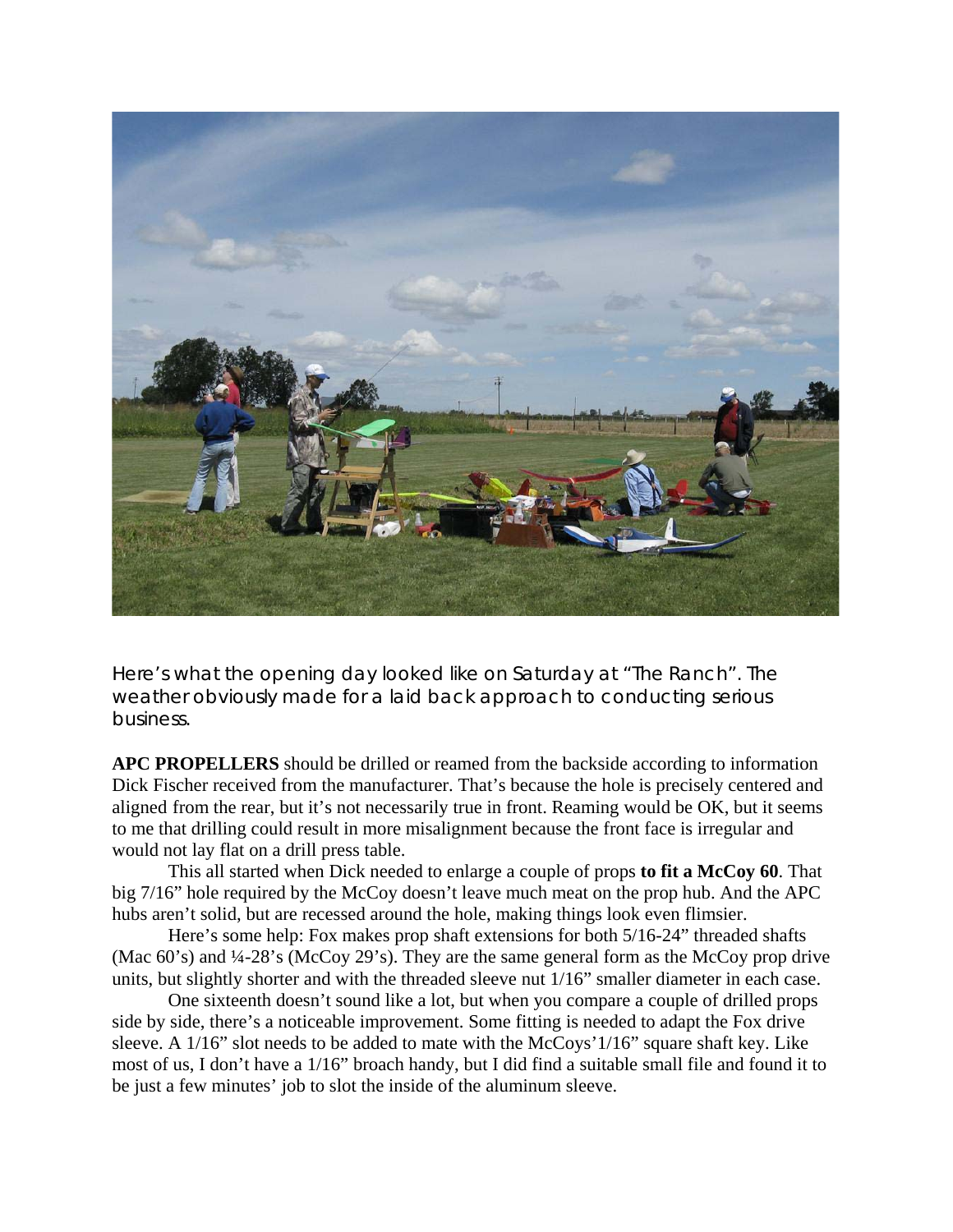The Fox 60 size part is a  $5/16'$ -24 X $\frac{3}{4}$ " prop shaft extension, part #6545, and for the 29 it's ¼-28X ½", #6530. Each set has three parts, a drive sleeve, sleeve nut, and front prop washer.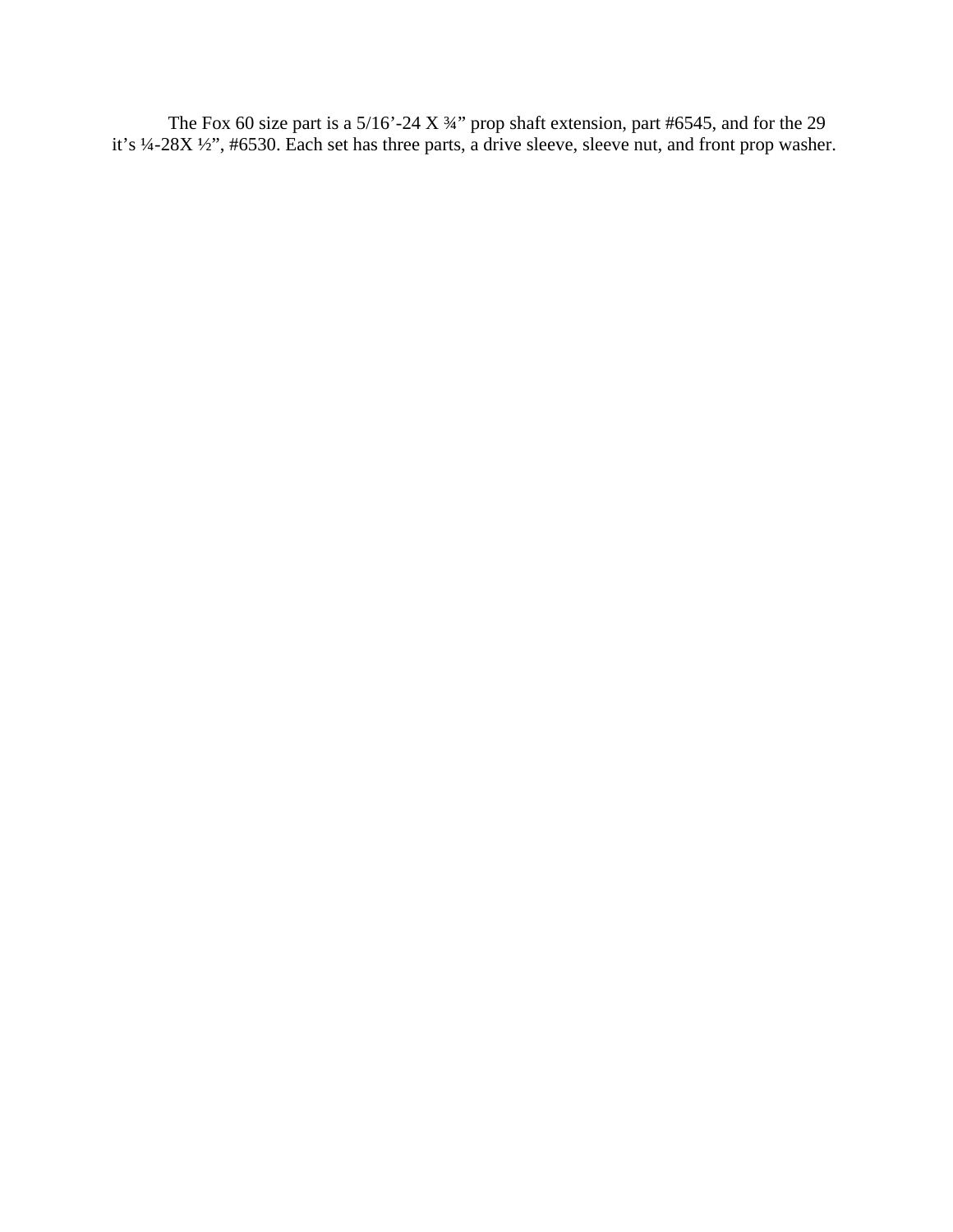

Here are a couple more engines you will probably never see on the flying field. This one is a Bond BRL "A" model. I believe it had .56 C.I. displacement. Notice the apparently simple adjustment on the enclosed fixed point.

This engine looks like it might have pretty fair performance compared to its contemporaries.

But it's much more valuable as a collectible than a runner.This one is not in my collection, and I can't remember ever seeing one.



And here we have a Condor Copper King. It's maybe a little less rare than the Bond above. It looks to have a similar adjustable enclosed fixed point. Notice how the throttle lever advances the timer through a linkage and gear arrangement.

The photo comes from "rureelybob" who's a regular seller on EBay.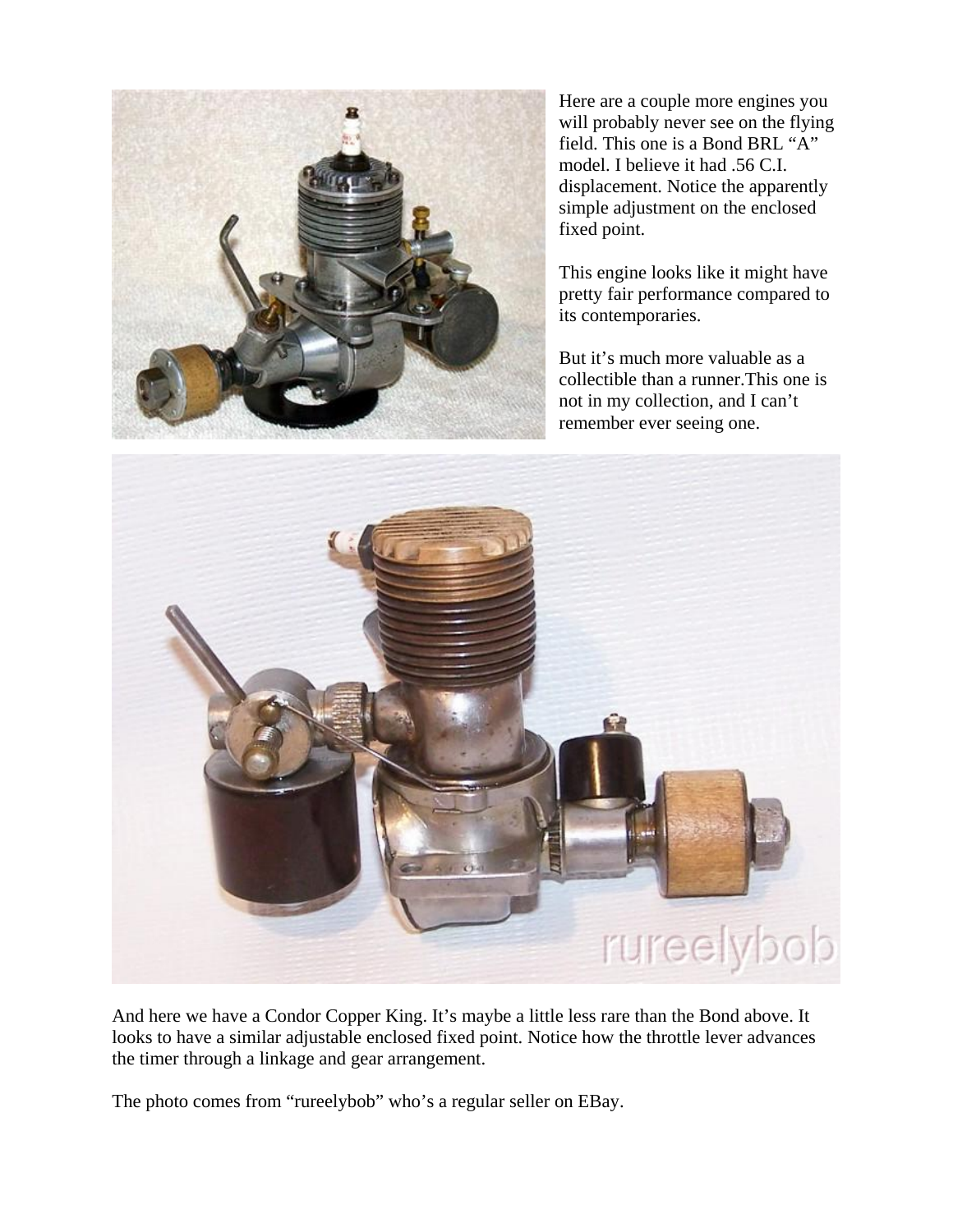**SPRAY BAR ORIENTATION** in the venturi was a subject brought up on the SAMTalk chatsite by Tandy Walker. It opened up a flood of Email discussion eclipsed only by the Gulf oil spill on TV. Tandy's basic question was where should the spraybar hole be placed inside the venturi? Some of the answers were scientific to the point of being incomprehensible to most of us. Here's an example:

"I believe that the apparently different opinions on this matter can be reconciled by looking at the attached figure. But before that a quick explanation. In the figure air flow from the left is assumed to go around the cylinder ( spraybar) and there are three curves for the pressure distribution around the cylinder. The pressures are measured in the radial direction , as shown in the figure, the positive pressures inward from the cylinder, negative pressure outwards. The outer pressure curve, in solid line is the theoretical pressure distribution assuming flow with no viscosity, in essence a very high Reynolds number of the flow in the intake. In that case the minimum pressure is located at 90 degrees with respect to the flow. Yes, but the flow in the venturi is not very high velocity flow and its Reynolds number( $\star$ ) is probably quite modest, so this outer line result does not necessarily apply here. If one looks at the figure, you can see that as the Reynolds number of the experiments decreases, the negative pressures on the rear part of the cylinder become more uniform. In other words, it does not matter where you orient the hole in the spraybar to. The engine will suck fuel equally well at 90, 120 and 180 degree positions, and we know from experience that engines run quite well with the carburetor in such orientations."

Note: Reynolds number = air velocity x venturi diameter/ kinematic viscosity of air The figure below comes from the experiments of Eisner in Germany and is quoted in the Fluid Mechanics book by Hunter Rouse



FIG. 100.-Pressure distribution around a circular cylinder.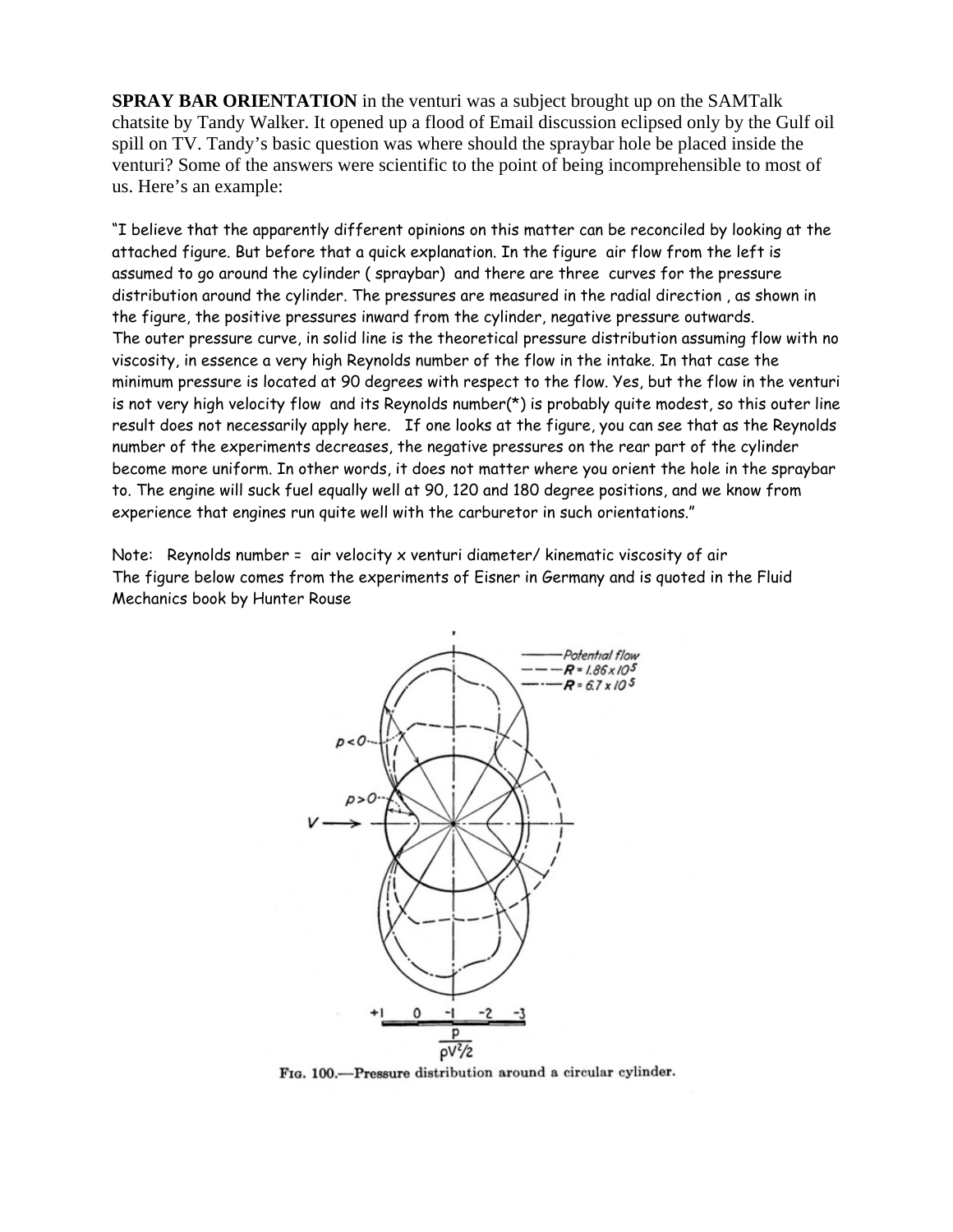**ODDLY ENOUGH,** Reynolds number was mentioned in several of the responses, but I don't recall Bernoulli being mentioned by any of them. With the hole placed across the incoming airflow there is a reduction in throat diameter at that point, and consequently a speedup of the flow, resulting in a venturi vacuum effect. What we're after of course is maximum vacuum for maximum fuel draw.

The spraybars for many early engines came from the factory with the single orifice oriented directly downstream in the intake. Brown Juniors for one used that setup and even recommended it in their instructions. If we ignore Bernoulli, their theory was probably sound that direct intake suction in a restricted chamber would provide good fuel draw.

Many respondents to the Email chat reported that fortunately, the orientation didn't seem to affect running much, if any, as long as the single hole was some where between 90 and 180 degrees into the airstream. Later engines that were furnished with two spraybar holes were, of course always oriented crosswise to the airstream.

Several people favored an angle of 45° between straight across and downstream. That would of course be for a single hole spraybar. And it would seem to nicely split the difference between direct suction and Bernoulli effect. Ralph Cooke, for one, cited lots of good experience with this orientation.

But I place my trust in a practical experiment conducted years ago. I forget lots of stuff, but a few things pack into my memory more tightly; especially if there are pictures. Some early non-RC engines came with dual needle valves for two speed operation. A competent modeler set up a twin needle K&B with a fuel feed to one spraybar and a water manometer to the other. The water manometer was just a length of clear plastic fuel line partly filled with water and drooped into a U shape below the engine. The spraybar with the manometer attached was set up for rotation and precise measurement of the single orifice position.

The engine was run at a steady speed via the "fueled" spraybar while the test spraybar was rotated into various positions. By watching the change of water level in the manometer, the best angle for maximum suction could be observed directly. The test found that an orientation of 90° to the airstream was best, but with little change up to about another 15° rotation downstream.

Duke Fox may have read and heeded that report also, because he supplied some engines with spraybars having two holes, but not exactly 180° from each other. That allowed placement of both holes at almost 90° to the airflow, but both slightly downstream; which allowed for some slight misalignment with no ill effects. However it did mean that we engine mechanics need to be aware of this, or we'd end up seeing parts of each hole when peeking into the intake. That's a little nugget to remember when dealing with engines that have been disassembled.

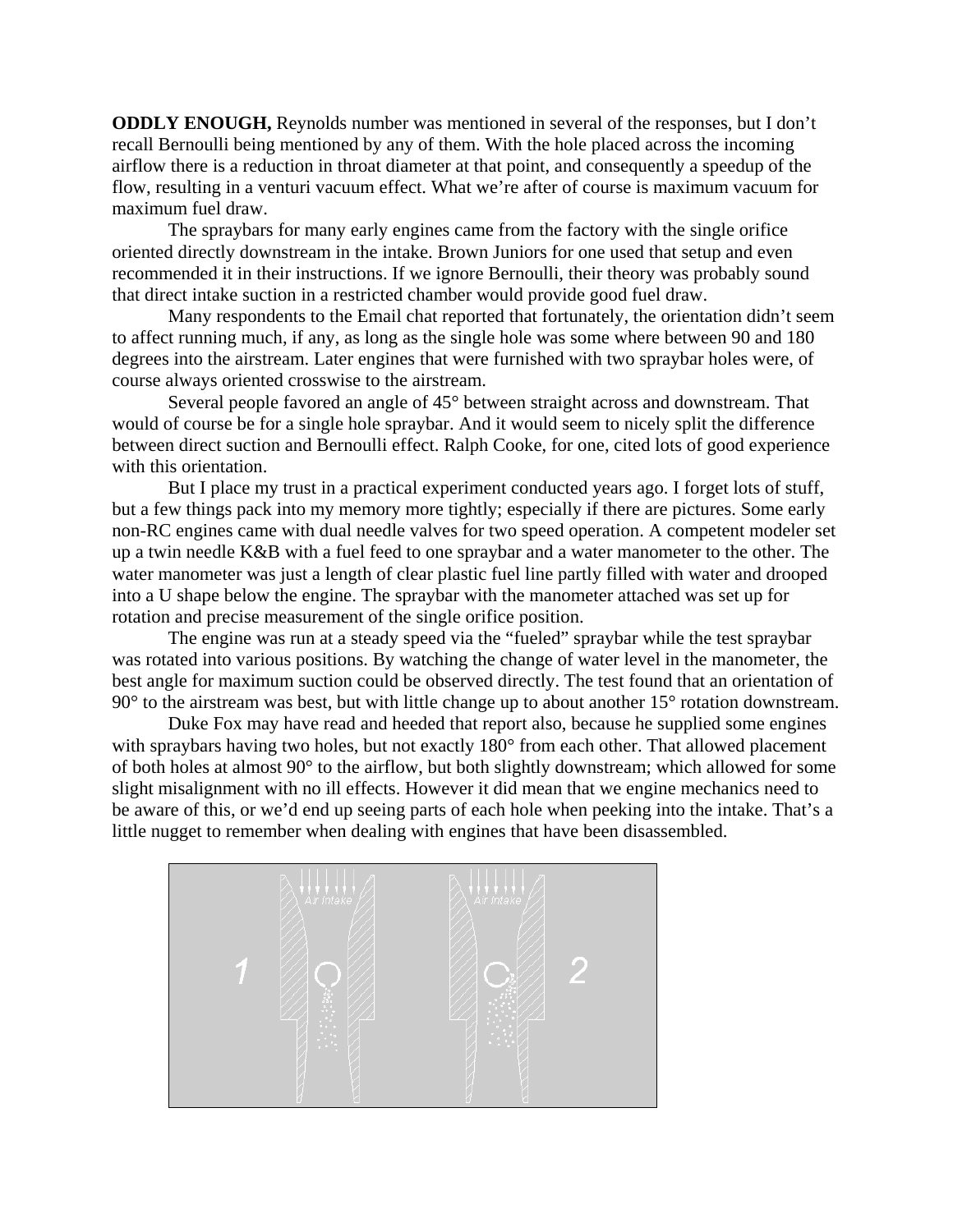

**THE MK II AND MK III** ignition units above are new offerings from Marvin Stern. The MK II at the left performs functions similar to Larry Davidsons " SSIGNCO" solid state spark trigger which we tested and reported in our Feb. 2010 issue #244. The units may have been developed in response to a need pointed out in the Old Timers column in Model Aviation.

 The MK II is a transistorized spark trigger with a built in coil saver safety feature. It automatically shuts off current to the coil within a second or so after an engine stops with the points closed. It's best suited to either free flight, control line, or an RC ship that has a separate RC cutoff switch installed. A FF or CL flier uses an auxiliary arming switch and wouldn't need or want the extra circuitry of the MK III model.

 Those small screw heads you see are binding posts for the hookup wires. Using a wiring diagram printed right on the back of the units, you just tin the wire ends, slip them into the slots and tighten the screws.

 The larger MK III unit adds a couple features useful to the OT RC flier. The three binding post screws you see on the left are for leads going to a receiver plug. You plug into the receiver shutoff channel to switch the unit on and off. The unit also adds a feature that allows one to plug in a booster battery to test run an engine without having to use the transmitter.

Marvin Stern advertises in SAM Speaks and can be reached at: 7 Abbot Ct., Jackson, NJ 08527, Phone 732-928-0884 or [ign-sw@optimum.net](mailto:ign-sw@optimum.net)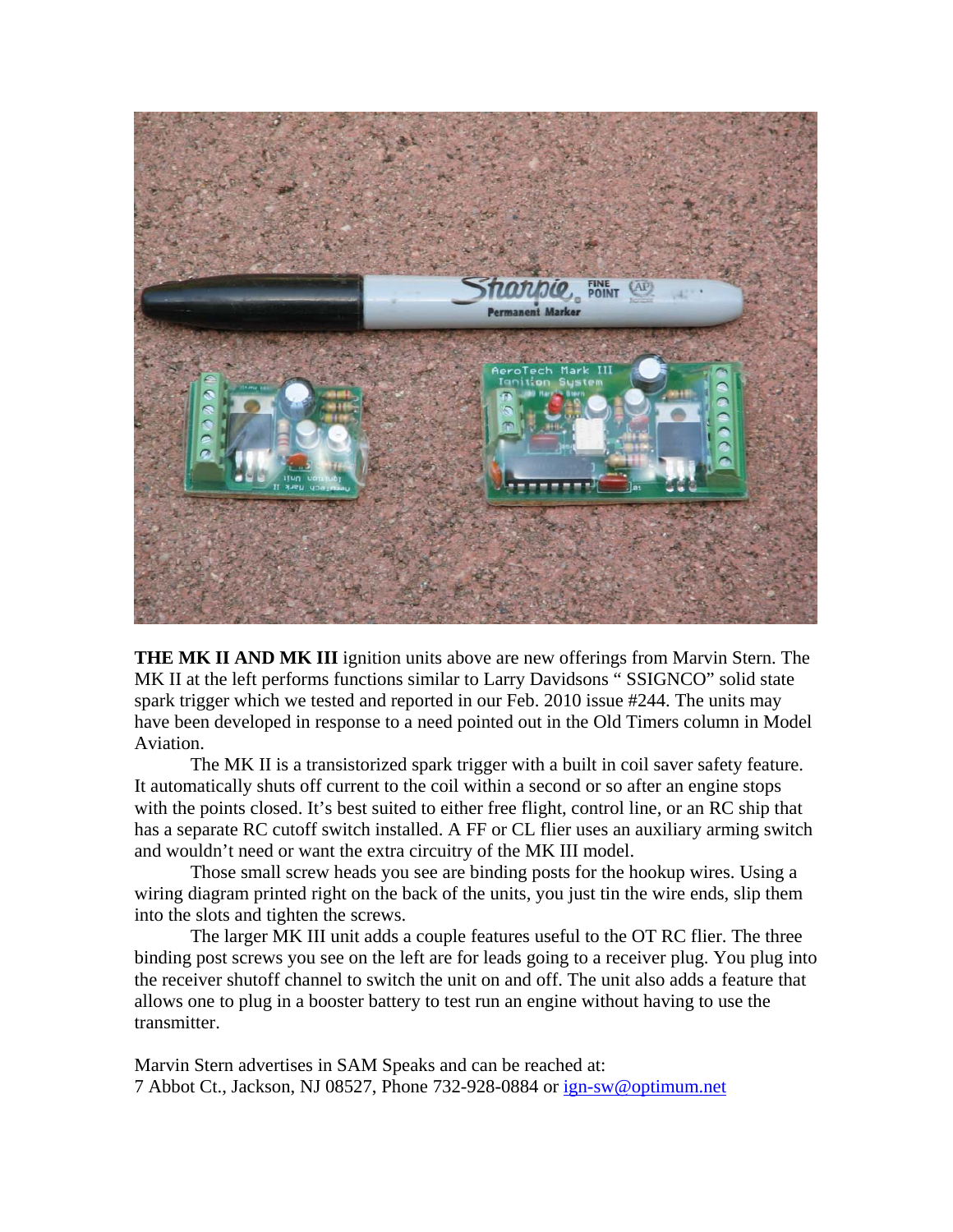**OUT OF CURIOSITY**, after I tested Marv Stern's new units, and found them to operate as advertised, I ran another test. You may recall the troubleshooting item in the last issue involving an O&R engine that was firing early and beating up on my starting finger. The cause was a timer mechanical problem that made the points open early, creating a "frontfire" as I called it.

A backfire is usually thought of as an early ignition firing, causing an engine to back up against the normal running direction. What I call a frontfire is when an engine fires early, but has enough momentum to move on past top dead center and in the case of a model engine, bang into you when hand starting.

 That front fire condition can hit harder than normal, because the pressure is starting to build up early in the cycle. The earlier it fires, the harder it can hit anything (such as a finger) in its path. The reason is that the cylinder pressure is building early while also still being compressed. So by the time it reaches top dead center it has higher than normal pressure and is poised to really whop you a good one.

 You may also recall an article about how a two speed ignition system can backfire, (or frontfire) at switchover unless the switch is wired properly. That can happen because the switching action can open the circuit momentarily which at just the right (wrong?) time acts the same as the points opening, causing the coil to fire.

With the above two facts in mind, it occurred to me that if one were to be turning the prop over slowly with the ignition circuit hot, the new auto shutoff units might induce a firing spark at an inopportune moment.

 So I rigged up a point simulator to make a steady spark in my spooky darkened laboratory. With the spark running, I shorted across the points to induce auto shutoff and watched for an extra spark when the system shut down. The extra spark never happened. I discussed the reason with the unit's designer Marv Stern. He gave me an explanation that he probably understood thoroughly, but I'm not sure I did. At least I couldn't repeat it for someone else to understand. Anyway, my imagined potential problem does not seem to be a problem at all, so I'll just have to find something else to worry about.

#### **AHA, I HAVE IT:**

**MENTAL MUSINGS:** A good model builder often adapts new techniques and mechanisms to improve the way our finicky systems operate. But in so doing we also need to do a lot of thinking ahead about unexpected consequences. Mixing computerized radios with spark ignition systems, and other gadgetry for example can and does cause surprises.

 So when I read that some so-called high end motor vehicles are now using radar to avoid collisions by applying brakes automatically and faster than a human can do it, I immediately shuddered. I wonder what might happen when a piece of flat cardboard, a newspaper, or other piece of debris flies up in front of the radar sensor. Would that activate the radar brakes? Or could a stray current of any kind such as was suspected in the recent Toyota recall cause activation?

 Here you are flying down the freeway with heavy California traffic and some cretin tail-gaiting on your rear bumper. Suppose those faster than human brakes were suddenly applied. The moron on your bumper chattering on his cell phone isn't going to respond nearly as fast as your high-tech radar braking system. At rush hour could the result be a massive 50 car pileup?